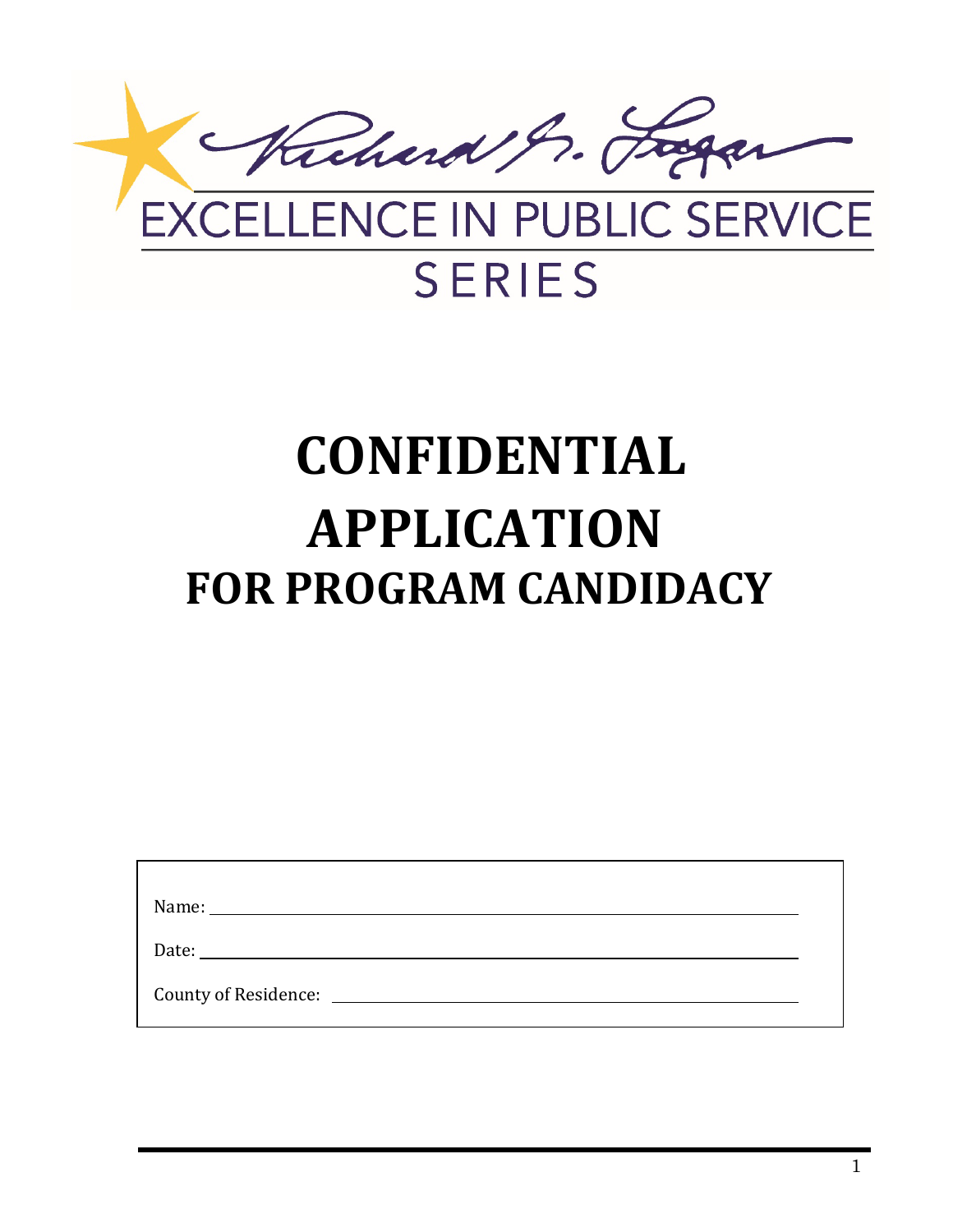### **Personal Information**

| $\mathbf{Zip:}$ |  |
|-----------------|--|
|                 |  |
|                 |  |
|                 |  |
|                 |  |
|                 |  |
|                 |  |
|                 |  |
|                 |  |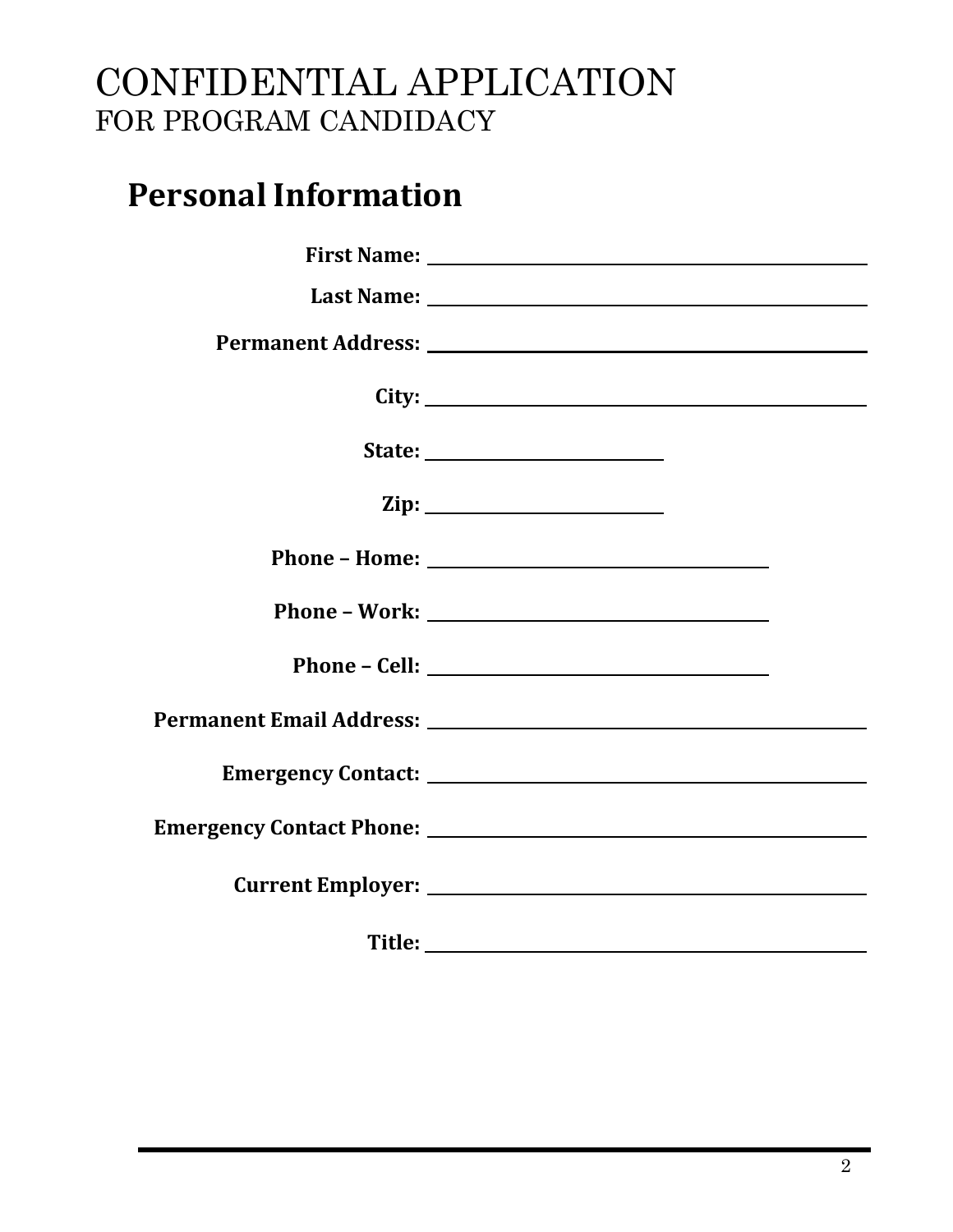| Have you applied for the Lugar Series Program Before?<br>Yes<br>N <sub>o</sub> |  |  |  |
|--------------------------------------------------------------------------------|--|--|--|
|                                                                                |  |  |  |
| Did you graduate from the following:                                           |  |  |  |
| High School:<br>Yes<br>No                                                      |  |  |  |
| College/Professional School:<br>Yes<br>No                                      |  |  |  |
| Graduate School:<br>Yes<br>No                                                  |  |  |  |
| Age: $\Box$ Date of Birth (MM/DD/YY) $\Box$ /                                  |  |  |  |
| Are you a registered Indiana Voter?   Yes   No                                 |  |  |  |
|                                                                                |  |  |  |
| Have you ever been arrested?<br>Yes<br>No                                      |  |  |  |
| If yes, please explain:                                                        |  |  |  |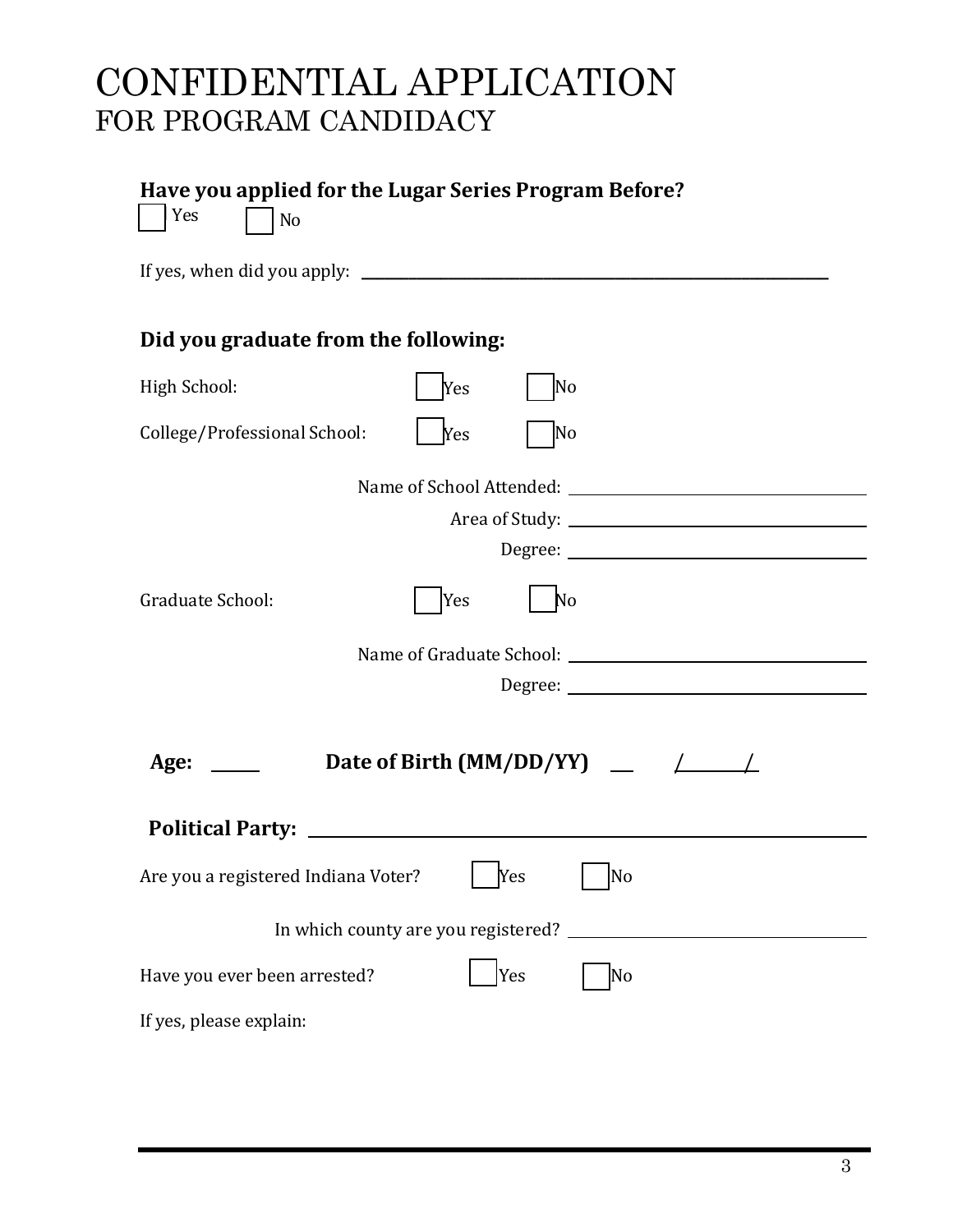#### **How did you hear about the Lugar Series?**

Lugar Series Board Member or Alum □

Lugar Series Website □

Online Publication or Newspaper □

Co-worker or Friend □

Other □

**If referred, name of the person who referred you:**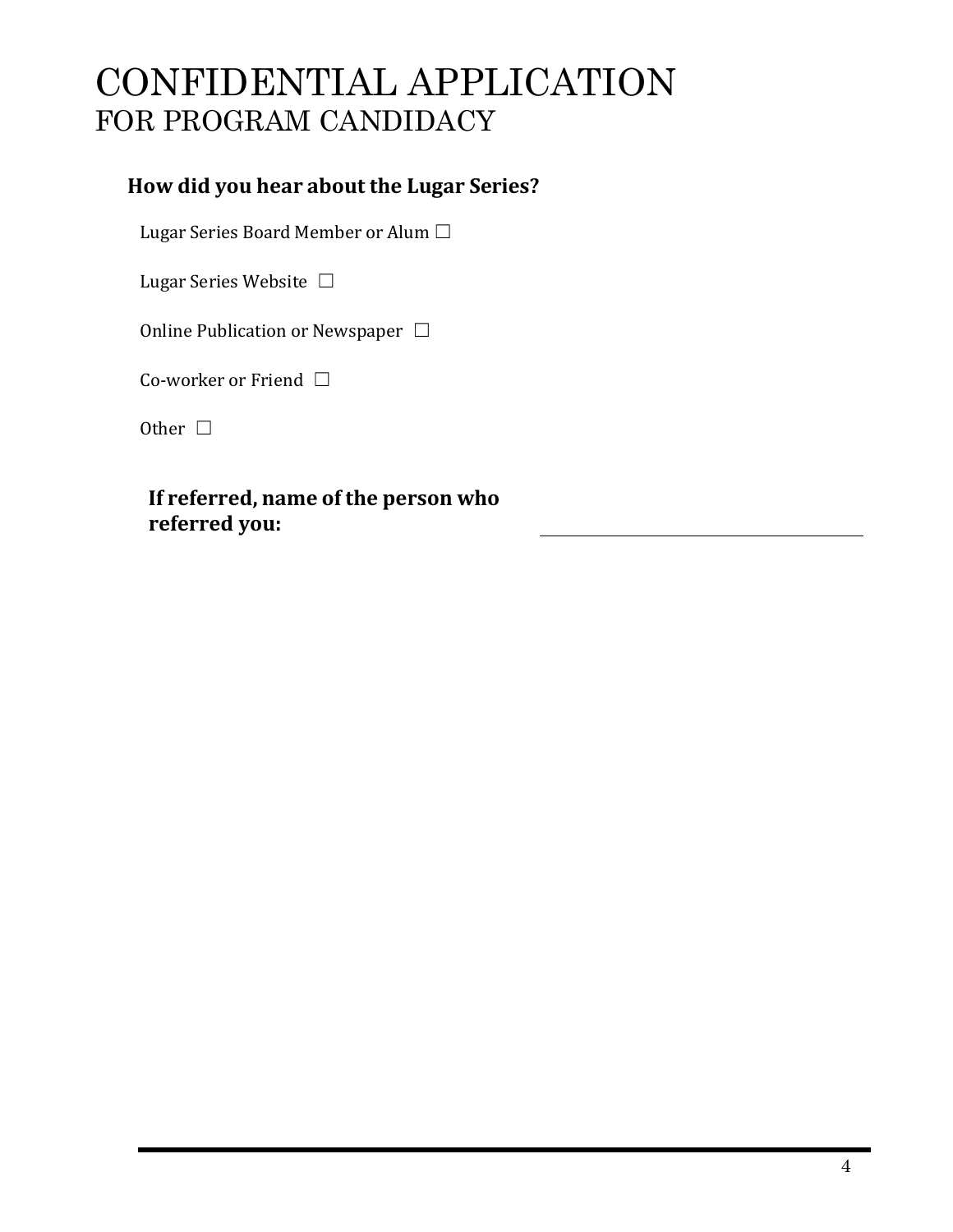1. Why did you apply and how do you hope the Lugar Series will benefit you in your quest for political or government service?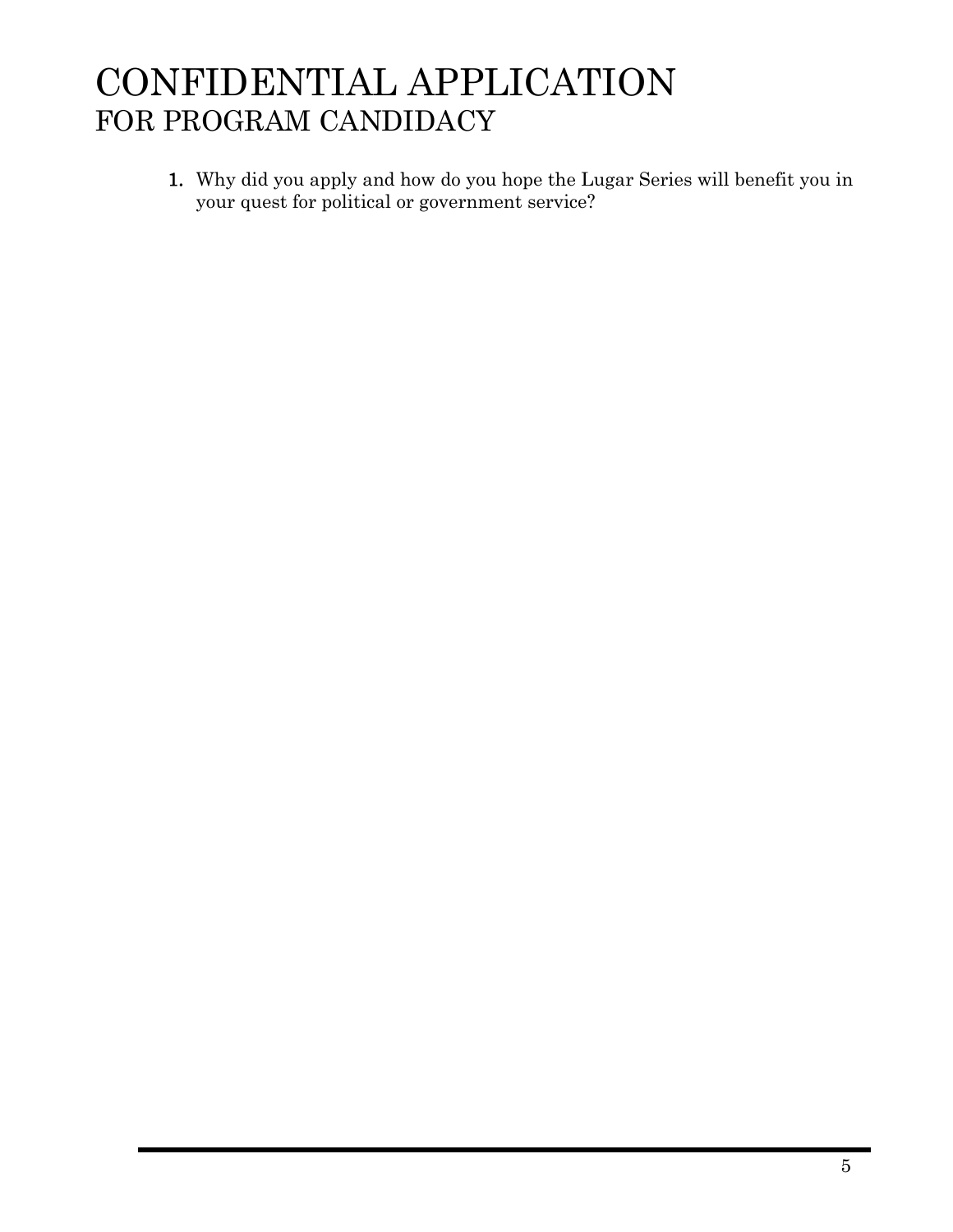2. What is the honor, achievement, or personal accomplishment that has brought the greatest personal reward and why? Describe an event or experience that has taught you a life lessons and what you have learned from it.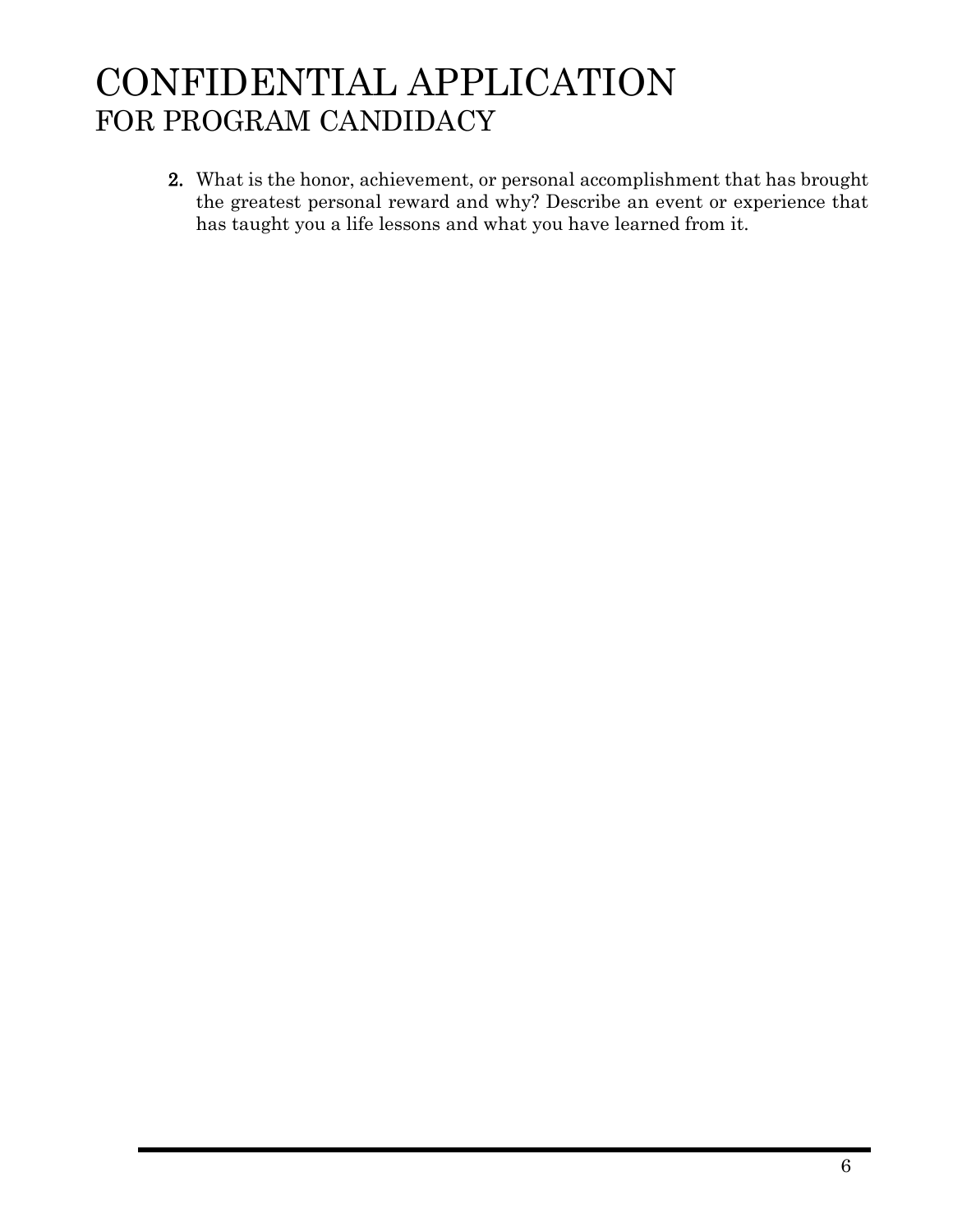3. Please list and describe your government and community involvement and appointments.

4. Please list and describe your political and campaign involvement.

5. What current activities or roles are providing an opportunity for you to show leadership ability? Describe your impact.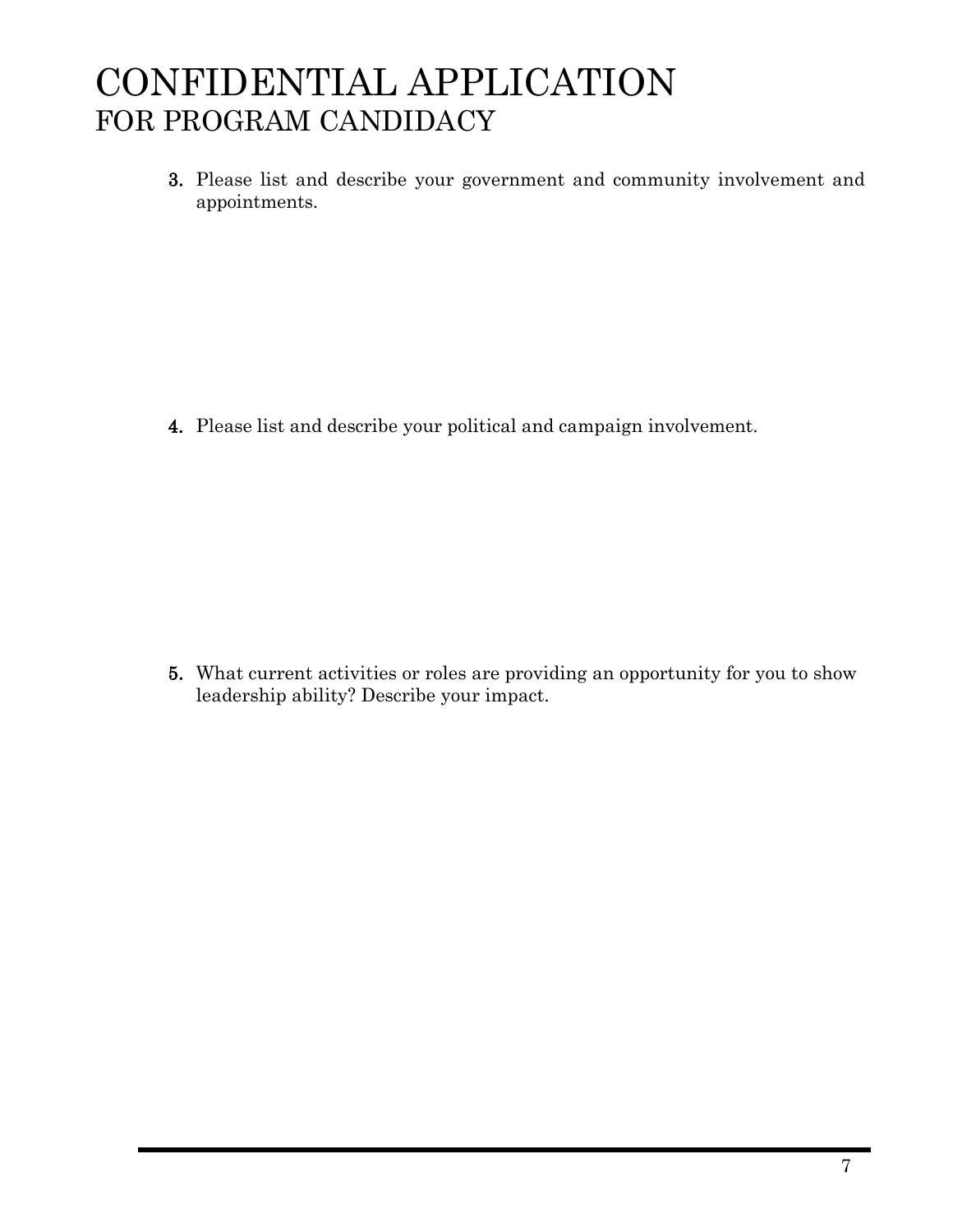I understand that if accepted into the Series, my attendance is mandatory at all sessions, except in case of emergency.

Signed

Date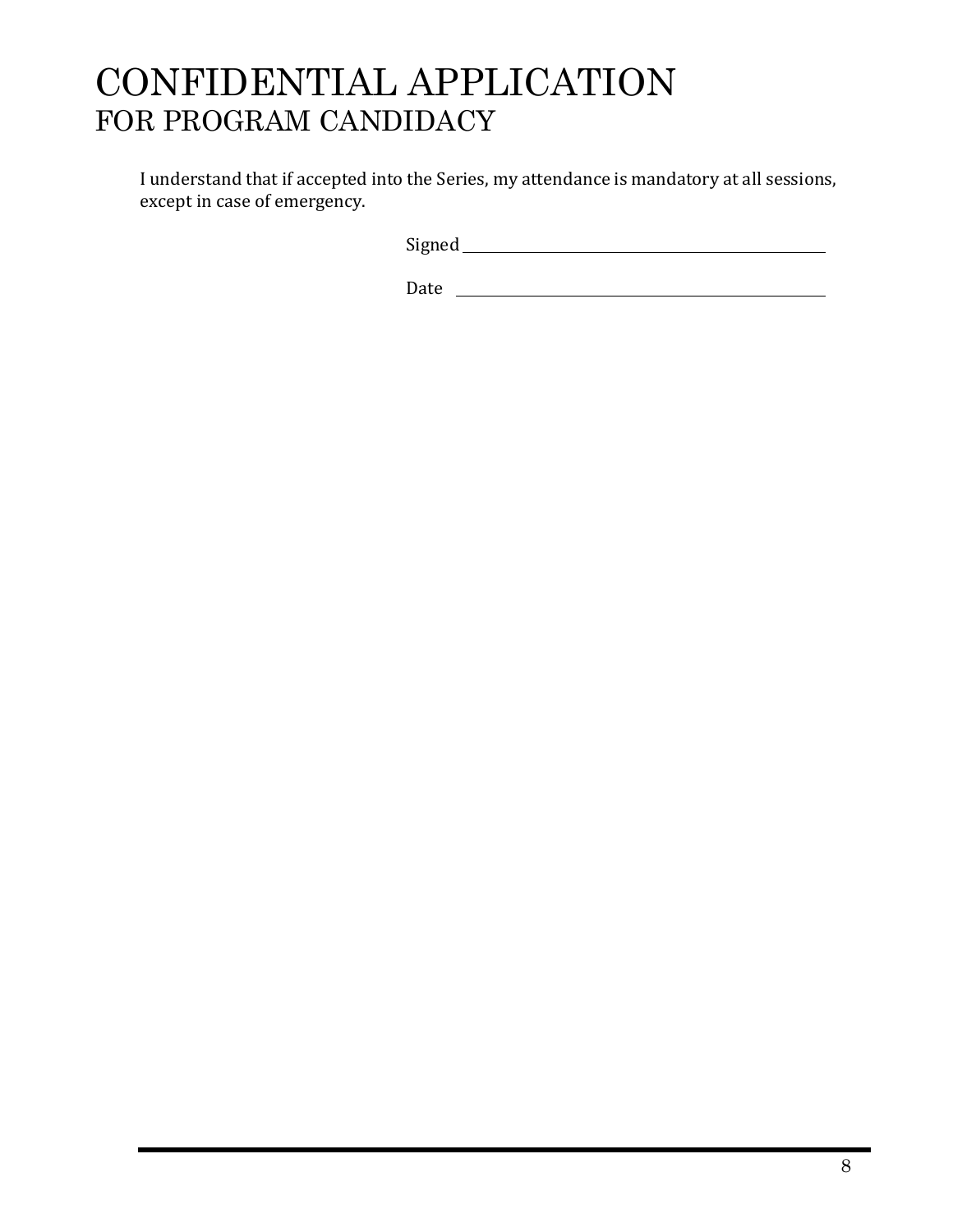## **Reference Information**

To be considered as a candidate for the Lugar Series, **you must have two letters of recommendation: one from a fellow Republican and one from a business/professional/community associate** in a management capacity who is familiar with your work.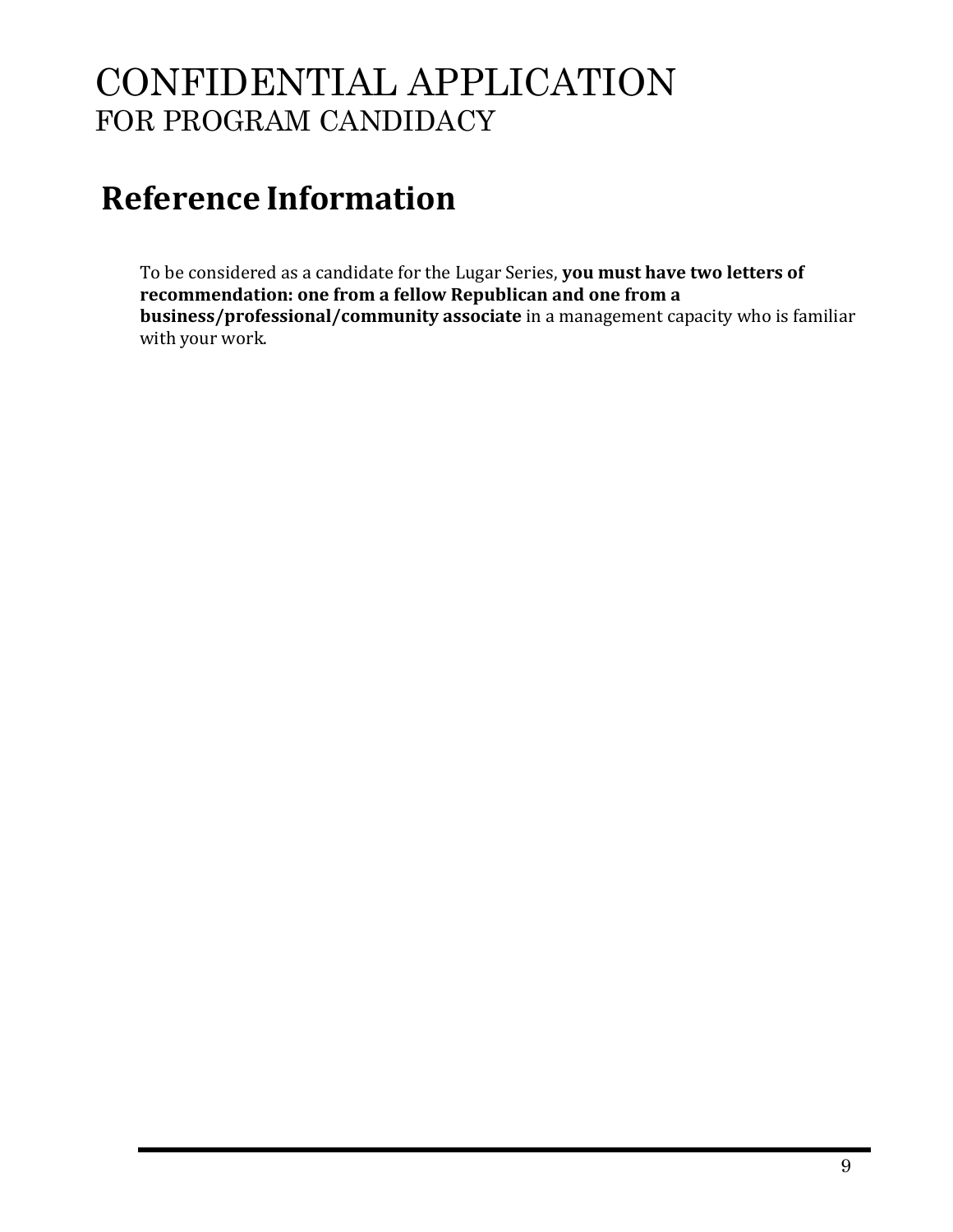## **PLEASE ATTACH A CURRENT RESUME WITH THE FOLLOWING INFORMATION. (PLEASE BE AS DETAILED AS POSSIBLE)**

### **EMPLOYMENT HISTORY**

Please include employment history for the last ten years.

## **PROFESSIONAL ORGANIZATIONS**

Please include any special professional or work-related honors/awards.

## **VOLUNTEER/COMMUNITY ACTIVITIES**

Please list community, civic, political, cultural, religious, and social organizations to which you have volunteered your time and for which you have not received monetary compensation.

## **EDUCATION**

Please include high school and all further education such as trade school/specialized training, partial college attendances and degrees received as well as any academic awards or honors.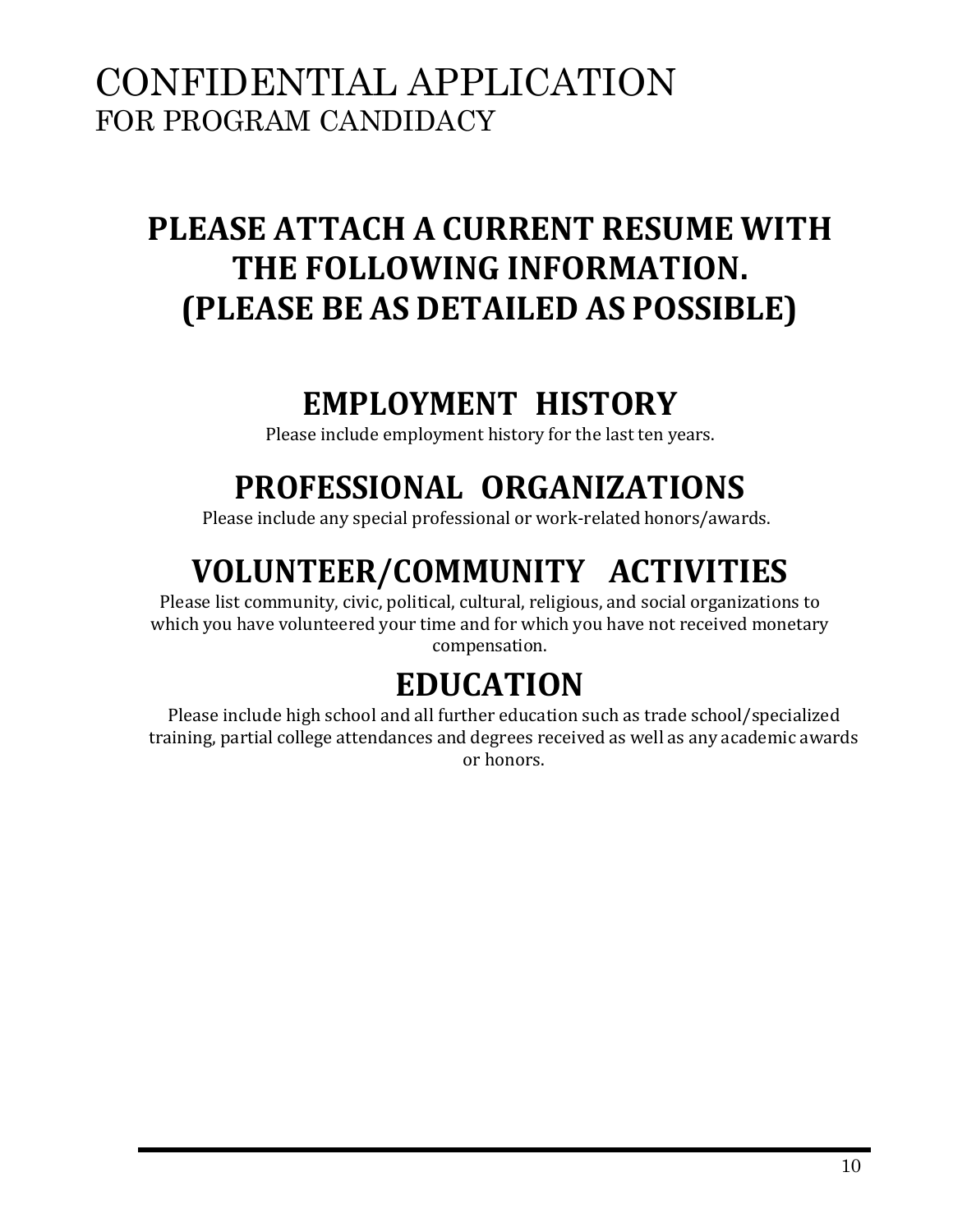## **Checklist for a Completed Application:**

- 1. Completed Application Form
- 2. Current Resume
- 3. 2 Letters of Recommendation
- 4. \$35.00 Application Fee
- 5. Email your completed application to The Lugar Series at [lugarseries@gmail.com](mailto:lugarseries@gmail.com)
- 6. Mail **six copies** of your completed application, and application fee to:

The Lugar Series 303 North Alabama St., Suite 390 Indianapolis, IN 46204

#### **Deadline: Monday, August 1, 2022**

*Thank you for applying to the Lugar Series.*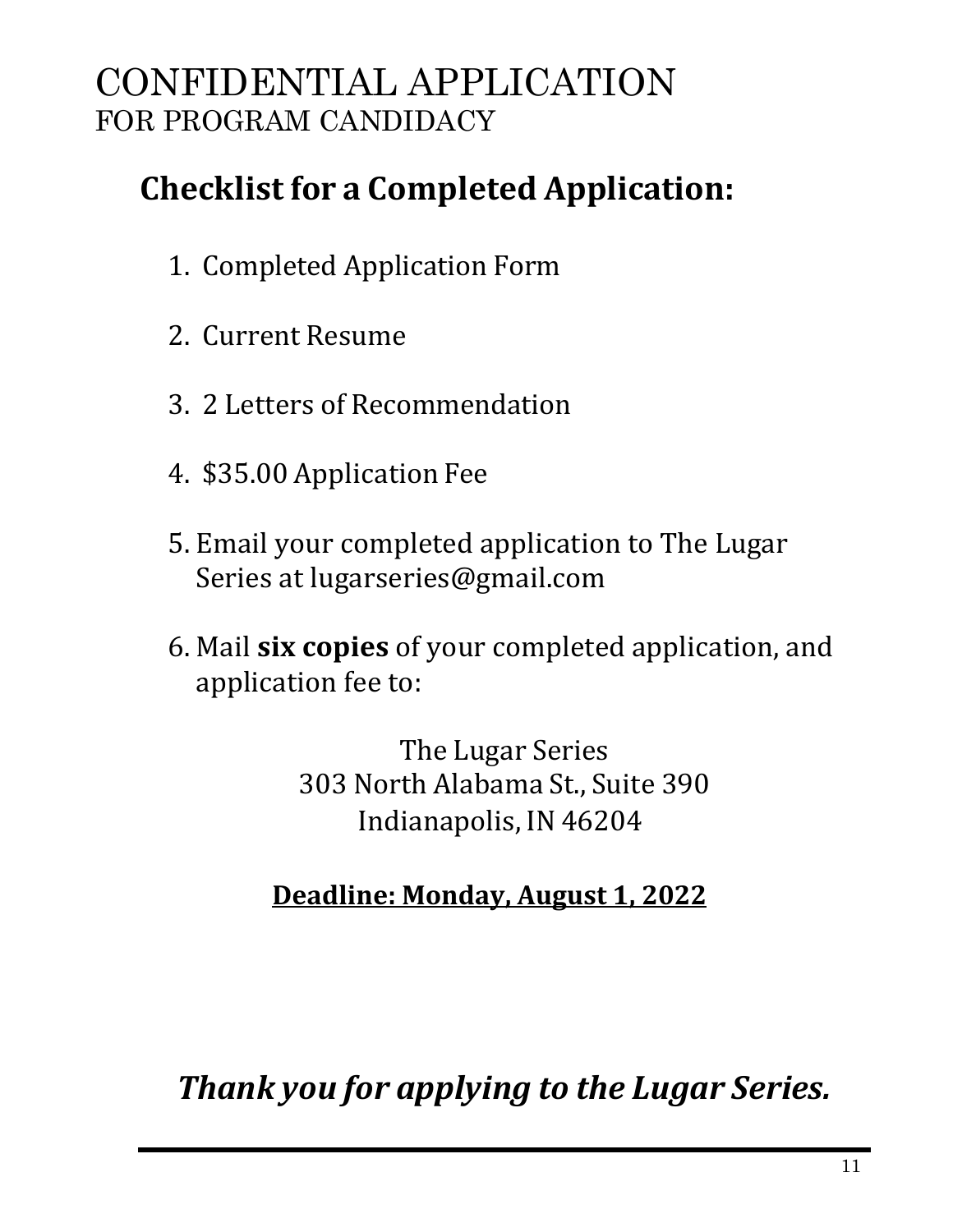## CONFIDENTIAL APPLICATION

#### FOR PROGRAM CANDIDACY

#### **INSTRUCTION FOR SUBMISSION OF APPLICATION**

Upon completion of this application, please email your application with your resume and two letters of reference to [lugarseries@gmail.com](mailto:lugarseries@gmail.com) and send six printed copies of the application, your resume, and your reference letters along with a \$35 application fee (check or money order made out to the Lugar Series), submitted or postmarked by **August 1, 2022** to:

> The Lugar Series 303 N. Alabama St., Suite 390 Indianapolis, IN 46204

Please do not include materials other than those requested. Incomplete applications will be returned for resubmission by the deadline.

If chosen as a finalist, you MUST be available for a personal interview on **Friday, September 9, 2022 in Indianapolis**. Further, there must be no conflict with your employer (if applicable) regarding the required attendance for the Series.

All information is confidential. The Selection Committee reserves the right to choose program participants based upon the basic selection criteria as outlined on the next page. However, primary weight will be given to those candidates who the Selection Committee feels will be most likely to utilize their leadership skills and political training in the public arena. Participants will also be selected to represent a diversity of the Indiana community. Notification of acceptance or rejection to the program will be given by late September. The program commences in October each year and ends in May.

Selected participants are responsible for paying a registration fee of \$250 as well as their airfare (\$500) to Washington, D.C. in May. Scholarships for both of these costs are available upon written request by the applicant. Requests should detail why the scholarship is needed and returned with the application. All requests are kept confidential.